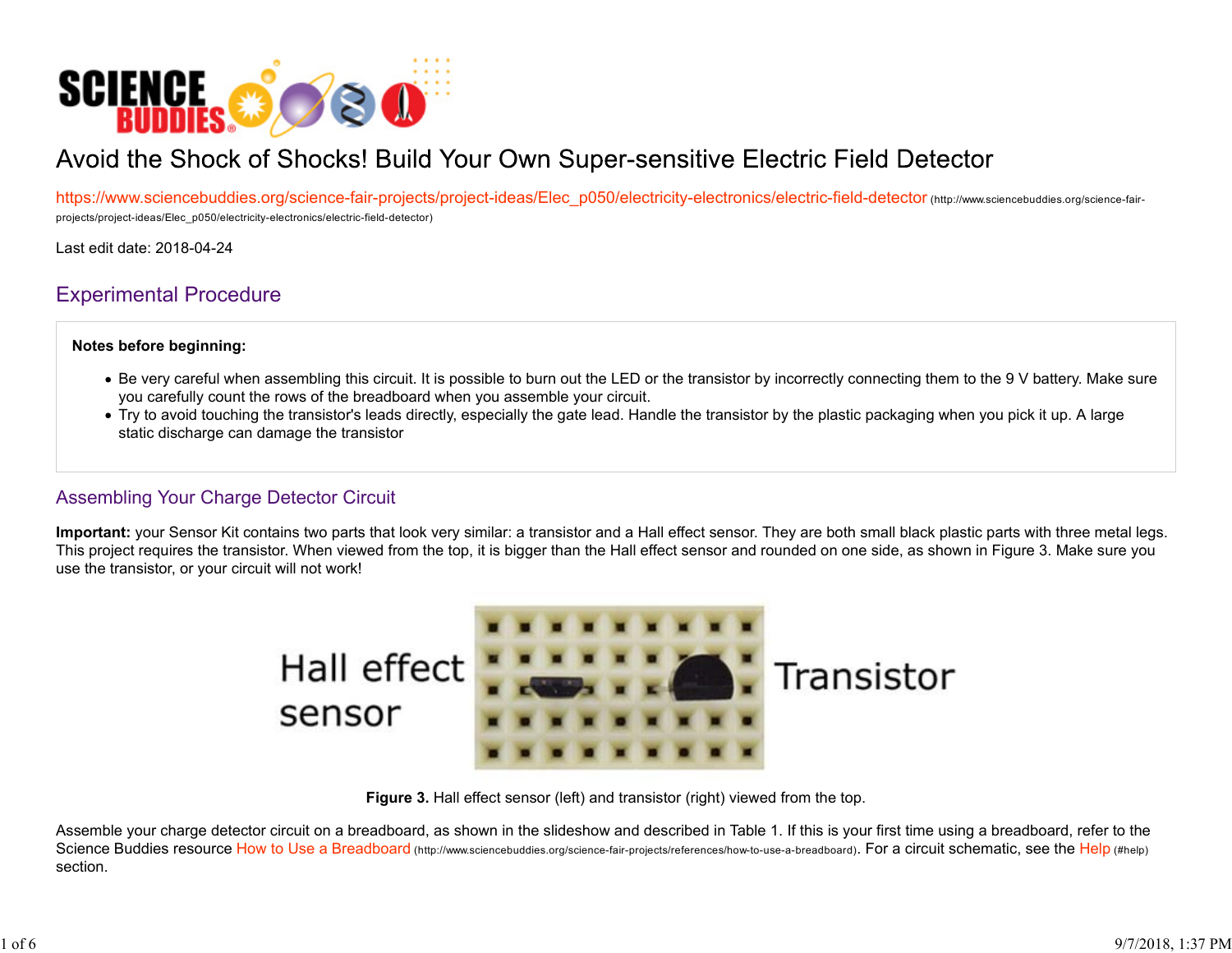

Slideshow with step-by-step instructions viewable online.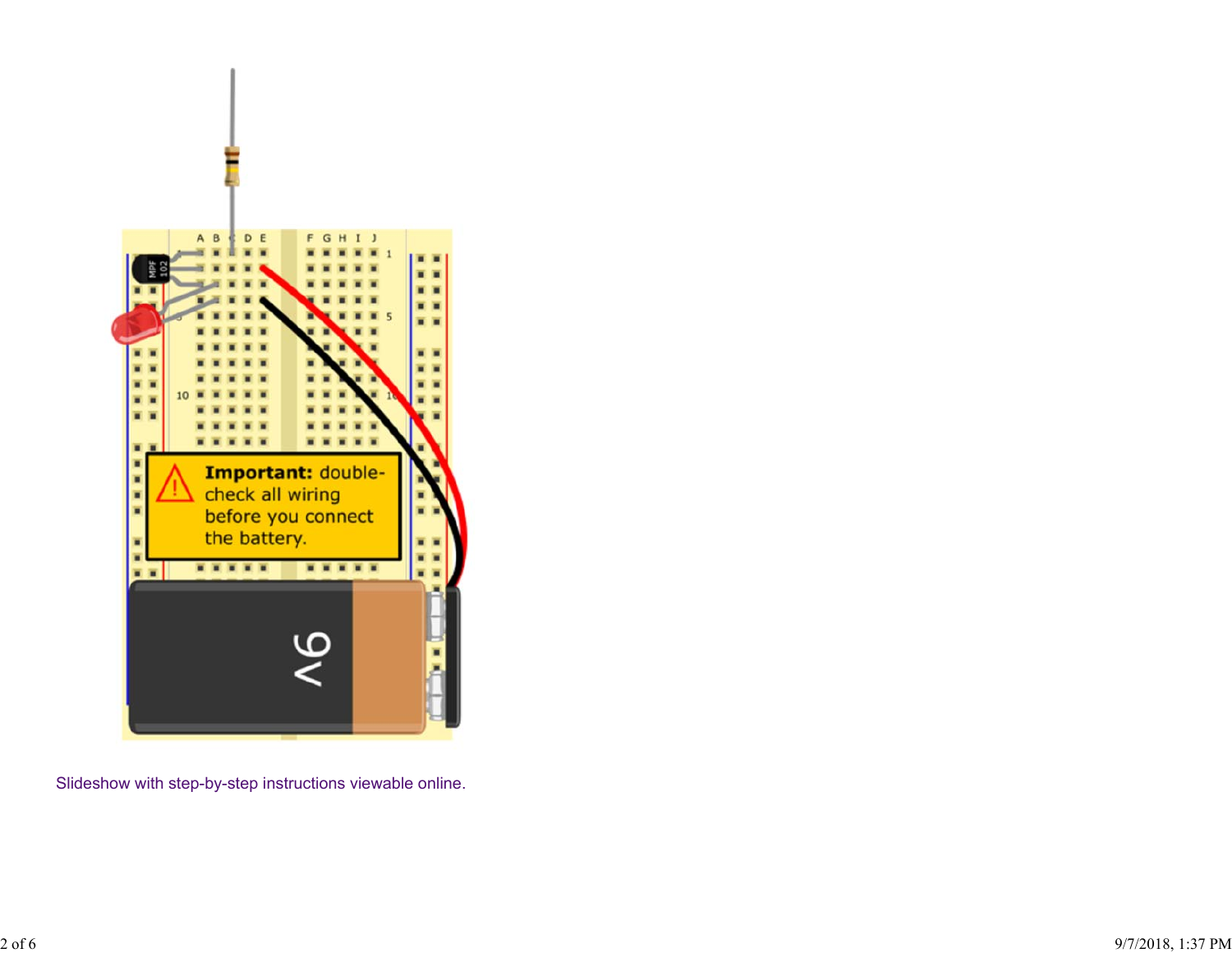| Part                           | Picture          | <b>Breadboard Symbol</b> | Location                                    |
|--------------------------------|------------------|--------------------------|---------------------------------------------|
| Transistor                     |                  | MPF<br>102               | A1, A2, A3. Writing must face to the right. |
| LED                            |                  |                          | Long lead in B3<br>Short lead in B4         |
| 100 k $\Omega$ resistor        |                  |                          | One lead in C1                              |
| 9 V battery and snap connector | <b>Energizer</b> |                          | Red lead to E2<br>Black lead to E4          |

**Table 1.** List of circuit components and their locations. Source material for breadboard symbol images credit Fritzing.org.

### Measuring Electric Fields

- 1. Learn how to use your charge detector. Once you have finished assembling it, the LED should be on (see Figure 4). Try rubbing different objects from the triboelectric series against each other and bringing them near the "antenna" (the free lead of the 100 kΩ resistor). What happens? Here are some tips for using the circuit:
	- a. When you rub two objects together, the one *lower* on the triboelectric series (meaning it has a negative charge) should cause the LED to go out when you bring it near the circuit. The object higher on the series (with a positive charge) may cause the LED to get slightly brighter, but this can be difficult to see since the LED is already on. This project works best if you bring negatively charged objects near the circuit.
	- b. The charge on an object will dissipate if you handle it, especially if your hands are slightly damp. By handling the object, the charged particles are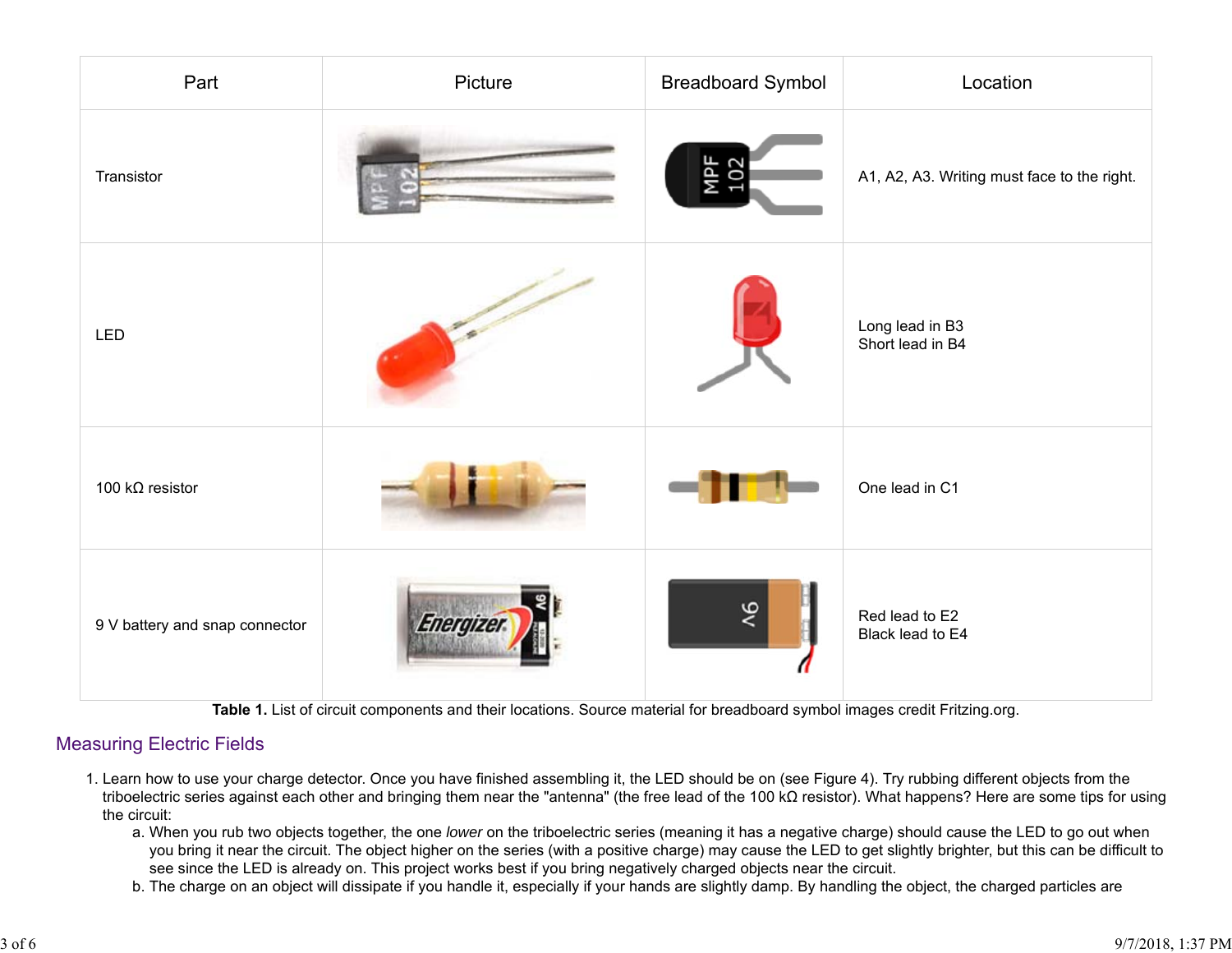transferred from the object to your skin. You can keep the charge from being lost by isolating the charged object; for example, by quickly placing it on an insulating surface (like a wooden tabletop) next to the circuit, or by suspending the object with string made out of nylon, or some other insulating material.

d. See the FAQ (#help) if you have trouble with your circuit.

c. The LED might turn off completely after the circuit is exposed to a strong positive field. You can "reset" the circuit by tapping the resistor leads with your finger, or by waving a negatively charged object (such as a plastic pen that has been run through your hair) near the antenna.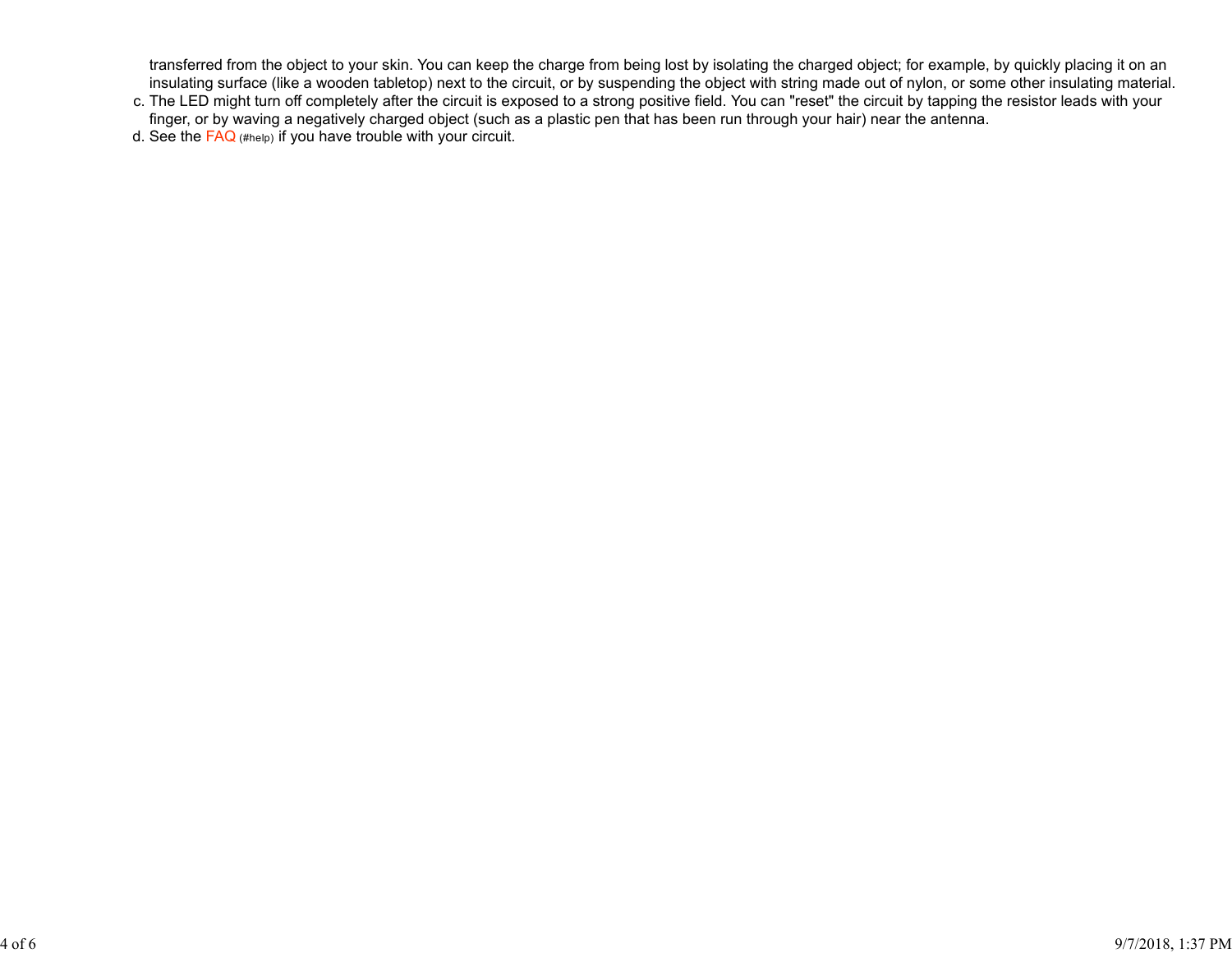

Figure 4. Top: the LED is on when no objects are near the antenna. Bottom: the LED turns off when a negatively-charged object (in this case, a plastic cup that was just rubbed against human hair) is brought near the antenna.

- 2. Select *one* material from the positive end of the triboelectric series (human hair works well) and an assortment of materials in the neutral and negative parts of the series. You will rub all the other materials against the first one.
- 3. If possible, prepare all your materials in one place, on a single work surface, so you can do the experiment without walking around. Moving around (especially on carpet) can cause static electricity to build up on your body, and this can affect your results.